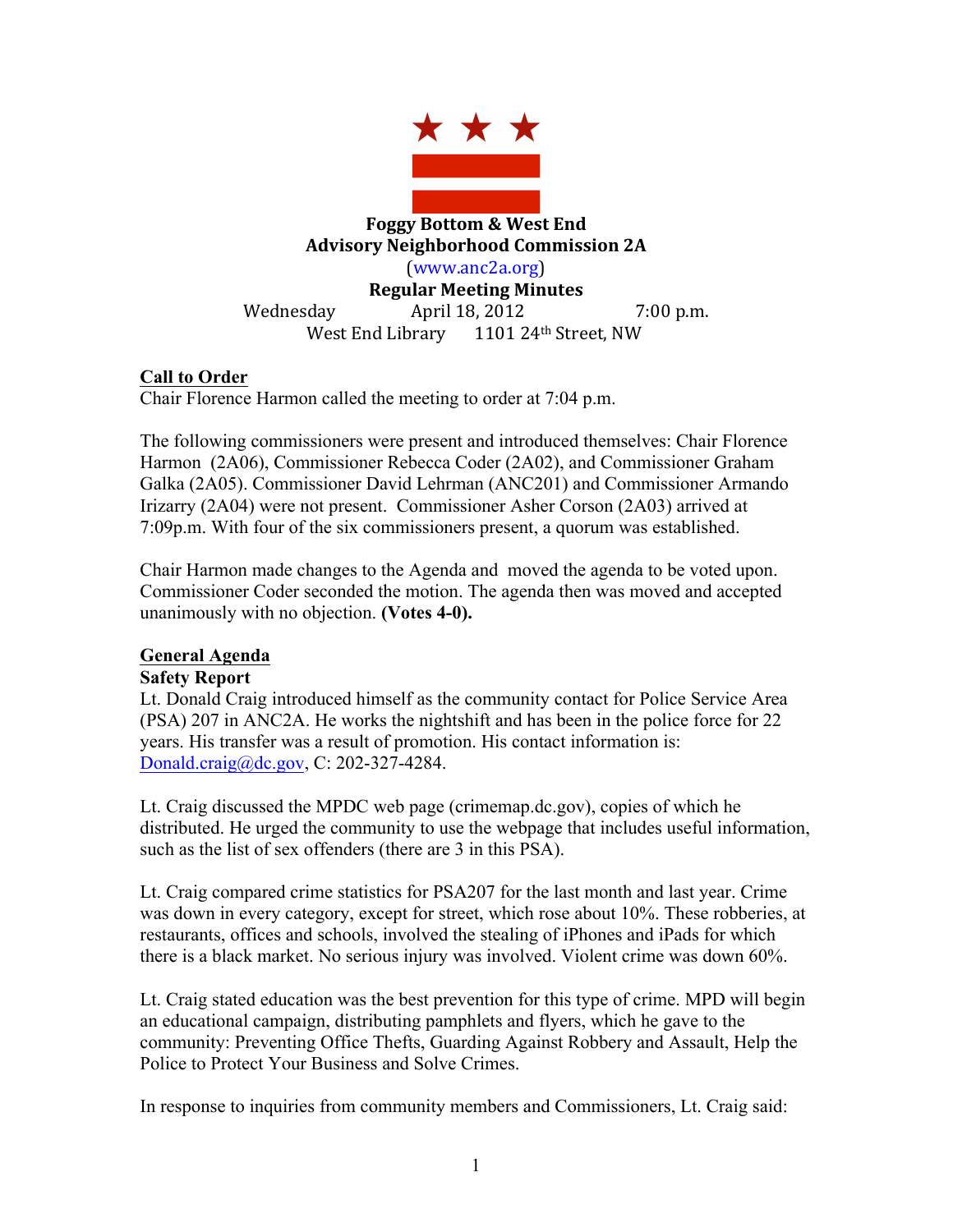- His staff has noticed the homeless encampments on  $26<sup>th</sup>$  and K Streets

- McFadden's and Shadow Room have reimbursable details

- There has been an uptick of calls regarding McFadden's

- He has spoken to McFadden's new manager, who is willing to work to correct the problem

All the commissioners welcomed Lt. Craig and were happy to have him be the MPD liaison for this community.

## **Public Comments**

## **Grocery Shuttle Bus**

Community member Marija Hughes announced the April schedule of the grocery shuttle bus. The bus provides transportation services from Watergate East to Trader Joe's and the Georgetown Safeway. It leaves every Wednesday at 10am. The driver, Mr. Kenney, drops off passengers at the Watergate, Columbia Plaza, Potomac Plaza and Potomac Terraces. Ms. Hughes calls members of the community Tuesday evening regarding the bus shuttle.

Chair Harmon stated that she was pleased that this service was being used and was successful. She thanked Commissioner Irizarry for making this happen. Commissioner Corson thanked also the DC Department of Aging for their involvement in this shuttle.

## **CAST testing**

Mary Lord, representative for Ward 2 Board of Education, reported DC annual CAST testing is already in progress. CAST tests for college-level writing, reading and math proficiency. School Without Walls has been designated as the house gate for CAST. DC has been rated as first in alignment of its assessment.

#### **Announcements from the Chair**

- The Foggy Bottom Farmers Market has opened for the season: Wednesday, 3- $7$ pm at  $24<sup>th</sup>$  and I Streets.
- Mayor's Budget meeting will be held Thursday April 19, 6:30-8:30pm at Sumner School.
- Sherri Kimbel, from Council Member Jack Evans' office, announced the St. Mary's Court fundraiser, scheduled for Thursday April 19. She was collecting checks for the fundraiser.
- Ms. Kimbel also announced that Council Member Evans was drafting and introducing legislation regarding violations by any ABRA establishment: three violations will result in the establishment to be closed for 24 hours; 4 violations results in 48-hour closing. Council Member Evans appreciates ANC2A support for this legislation. He will provide specifics on the resolution at the next ANC2A meeting in May.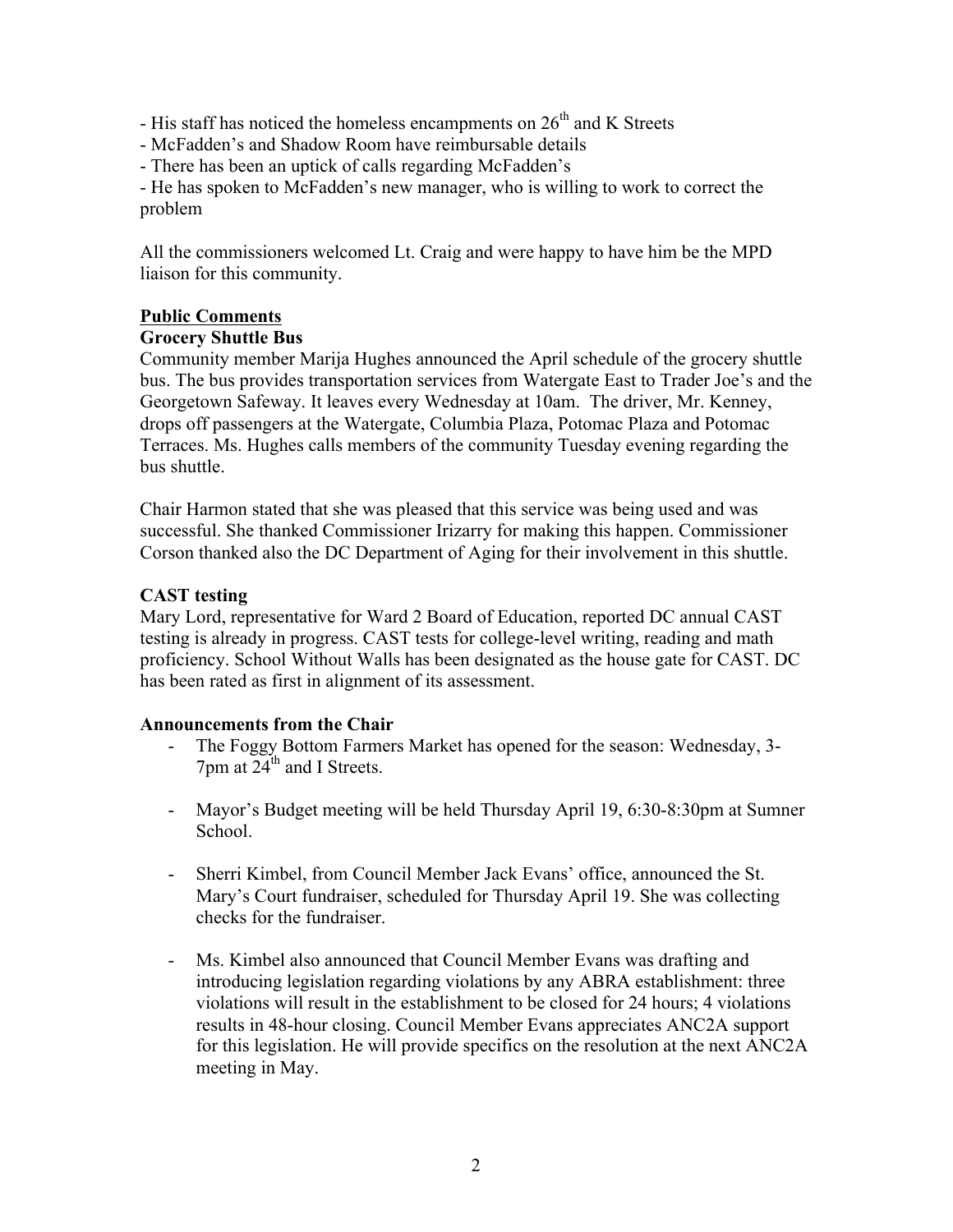- The new legislation would not affect the extension of hours proposal, nor other voluntary agreements between the community and individual ABRA establishments.

## **PEPCO**

Bob Dempsey, liaison to ANC2A from PEPCO, announced he was retiring after 40 years of which he served as ANC2A liaison for 15 yrs. He introduced the new liaison, Chris Taylor: crtaylor@pepco.com, 202-872-3357.

Chair Harmon expressed her appreciation for all his services and his ability to cut through the red tape. She congratulated him on his retirement.

## **Dr. Bear's University Open House– Children's National Medical Center**

ANC2A was invited to the April  $24<sup>th</sup>$  Open House for Dr. Bear's University – Children's National Medical Center. Commissioner Galka announced he will attend this event and will provide an update at the next ANC2A May meeting.

## **Duke Ellington Park Celebration**

Commissioner Coder announced the Duke Ellington Park Celebration which will be held on April 29, from 2-4pm at the Duke Ellington Park, at Ward Place,  $21<sup>st</sup>$ , M and New Hampshire. Duke Ellington was born in the West End near the park now named in his honor.

Chair Harmon announced that a panel discussion on Duke Ellington will be held at GWU auditorium on April 23rd. It is sponsored by GWU and National Museum of Natural History.

## **Community Courts**

Chair Harmon stated the agenda item on Community Courts will be discussed at the May meeting.

## **Office of the People's Counsel (OPC) - PEPCO \$42.1 million rate increase, smart meters and other topics**

No one from DC People's Counsel was present to discuss rate increases and smart meters.

#### **Update on historic Stevens School RFEI process**

Marc Bleyer, from the Deputy Mayor of Education's office, and Nimita Shaw, from the Deputy Mayor of Development's office, presented the update regarding the Stevens School RFEI process.

Nimita Shaw reviewed the timeline and history of the project. They received 6 proposals from development teams and 6 proposals from education teams. After reviewing the proposals, 4 development teams and 5 education teams remained.

Three teams did not meet the criteria: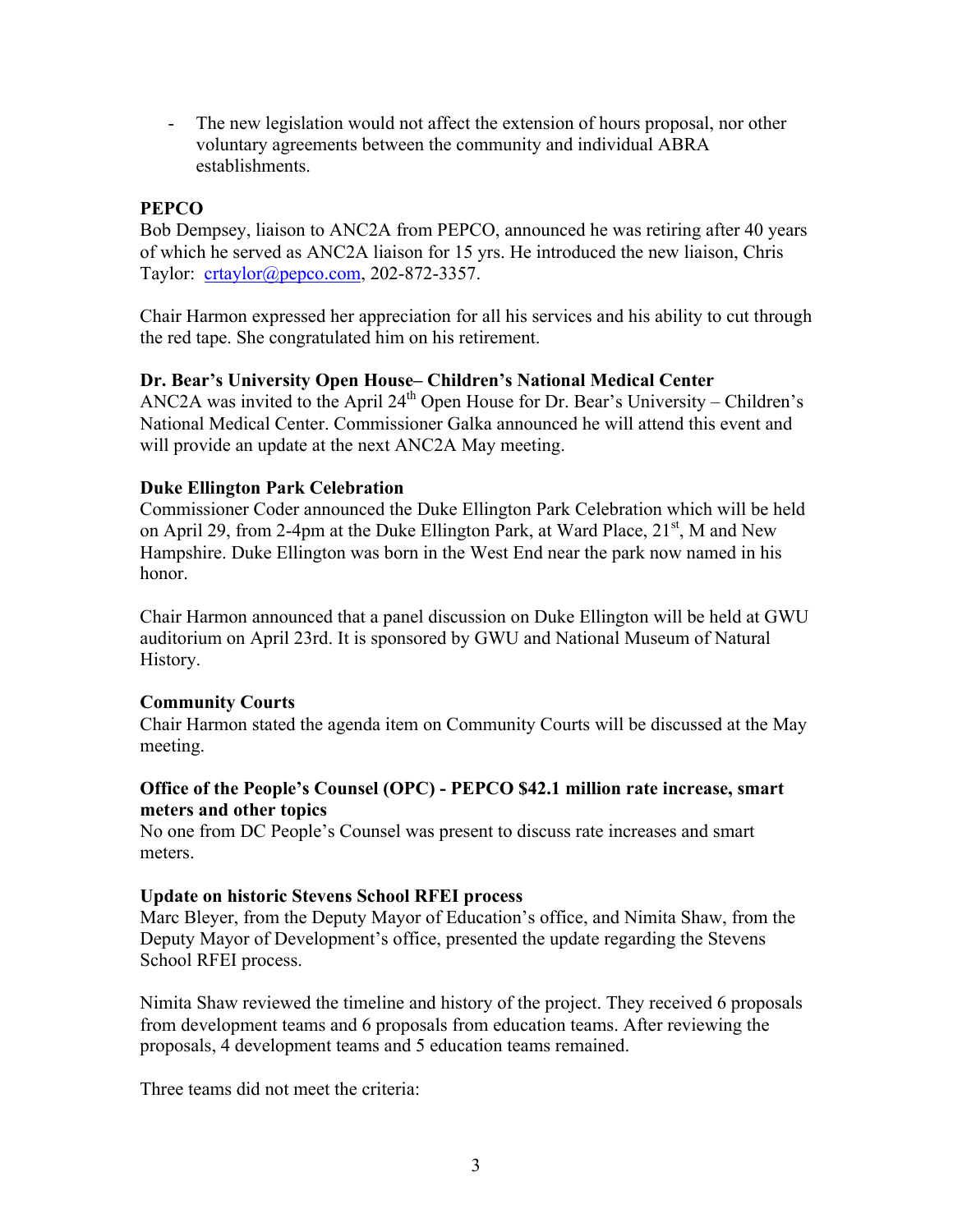- EastBank and JDG did not have a concrete project
- Living Classrooms (charter school) does not have a charter license in DC
- Capstone Dev (hotel) didn't submit labor/peace agreement with proposal

All those on the short list have been contacted, and will be introduced to each other, allowing them to decide amongst themselves the pairing. It is up to each team to match with an opposite team (i.e. education team with a development team). The pairing does not have to be one to one.

Ms. Shaw will provide information regarding zoning and height requirements when the joint-teams form.

The requirements for the RFEIP were posted on the website and the process was transparent. One of the requirements applies only to hotel developers. They have to produce a labor/peace agreement, and were provided reasonable time period to produce it. In addition, DC Hotel Act 2012 requires this agreement.

Community discussions centered on the labor/peace agreement that was part of the requirement for hotel developers only. Community members expressed concern that the sole hotel developers had not been qualified as finalist under the RFEI because of its file a Union labor/peace agreement when no other developer has to provide this information. It was also noted that the Union labor/peace agreement is not a legal requirement. Commissioner Corson stated that office buildings proposals did not provide the amenities for the community that a hotel proposal would provide.

Community discussion also centered around Ivymount School and GEMS. Commissioner Coder questioned Ivymount School's revenue funding and how the school was licensed / accredited. Mr. Bleyer stated that Ivymount received funding from private pay and public pay tuition sources (parents and municipalities). The school is classified as a nonprofit whereas GEMS is classified as a for-profit. He stated he did not know who licenses special needs schools, but knows they have to be certified, and would follow up.

#### **National Multiple Sclerosis Walk - April 21, 2012**

No one was present to discuss the National Multiple Sclerosis Walk to be held April 21<sup>st</sup>.

#### **Army Ten Miler – October 21, 2012**

A presentation was given on the  $28<sup>th</sup>$  Annual Army Ten Miler, scheduled for Oct 21, 2012. They sought a letter of support from ANC2A. Chair Harmon asked them to provide a draft of the letter.

The race will start and finish at the Pentagon, but enter ANC2A at 18<sup>th</sup> and Virginia Avenue. About 22,000 runners are expected to finish. There will be six five-minute wave starts beginning at 8am. All runners must maintain a 15-minute pace. Those runners who do not maintain that pace will be cut off at mile  $7(14<sup>th</sup>$  and Independence Avenue). The last runner is expected to cross the finish line at 11am. Medical personnel and ambulances will be stationed every 2 miles along the course. There also will be water and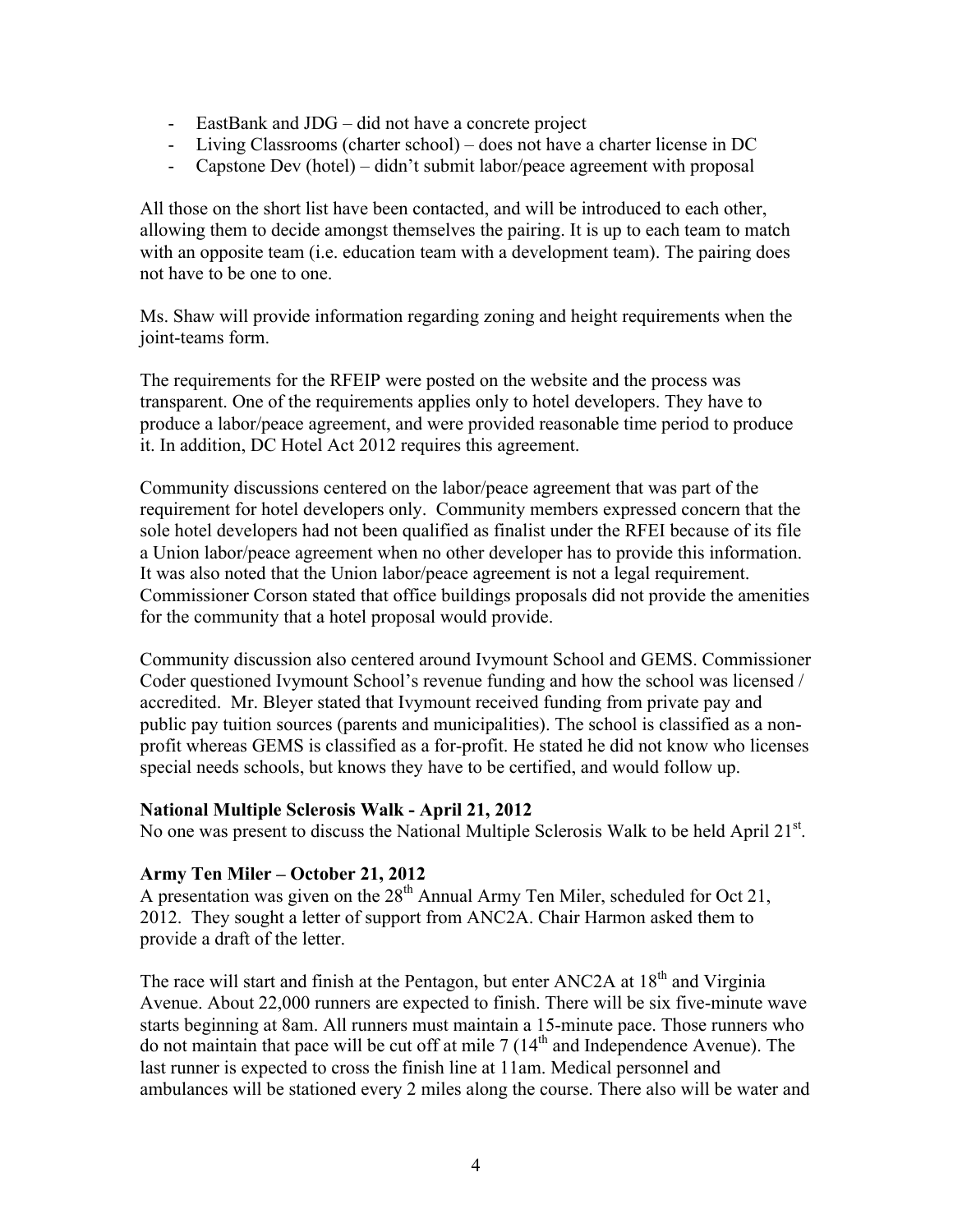portable restrooms every 2 miles along the course. Course marshals will be stationed along the course, and MPD will control vehicular traffic. All police jurisdictions will be reimbursed. Metro will open one hour early and there will be restricted bus service at the Pentagon. Course clean up will be completed by 11am. Thereafter, HOV lanes and 14<sup>th</sup> Street Bridge will open.

Chair Coder moved to provide letter of support. Commissioner Corson seconded the motion, which was voted upon and passed. **(VOTES: 4-0) (ATTACHMENT # 1)**

## **Washington Circle Development Proposal**

Iris Miller, professor at Catholic University, presented the plans for Washington Circle proposed by her graduate students. This was also presented to DDOT and Commission of Fine Arts (CFA). DDOT told Ms. Miller they liked her proposals, and many elements had been incorporated into the New Hampshire Avenue improvement plans. Ms. Miller stated that it was not too late for the community to voice their opinion, needs and desires. Her next step involves working with National Park Service (NPS) and reaching out to neighborhoods for funding and public/private partnerships. She needs to get cost analysis. She will also continue working with Casey Trees.

Washington Circle was included in L'Enfant's Plans as a gateway into DC. Washington Circle is essentially a "green roof" since a tunnel is located below. The interior of the Circle is NPS land.

Ms. Miller's goal for Washington Circle was to make it a fun gateway to DC. The plan will not change the traffic pattern, but new traffic lights will be added.

Ms. Miller's includes:

- New plantings would include native trees and sustainable designs. The outer perimeter would include open lawn areas and trees, which would be placed in raised planter beds. This would allow visitors to sit on the edge.
- Refuge islands would be added around the Circle.
- Day and night lighting would be added in the Circle.
- Bicycles would be permitted in the outer perimeter with a separate lane.
- The current cherry trees in the center of the Circle would remain.

The statute of George Washington on a horse (located in the center) would be raised 3', and be surrounded at the base with 3-step-down circle, and 2 water basins. (Currently, the statue is surrounded by a railing.)

- Activities can be programmed for the center.

- Large entrance areas would be located on the diagonals, with roses and tiny water features, spouts with bronze animals. Even ping-pong tables could be accommodated in these large diagonal open spaces. There would be tables for chess/checkers or for readers and writers.

- A kiosk, providing coffee, tea, cokes and for storage, also would be located in the Circle.
- A rain garden and safe sculptures for children would be located near the kiosk.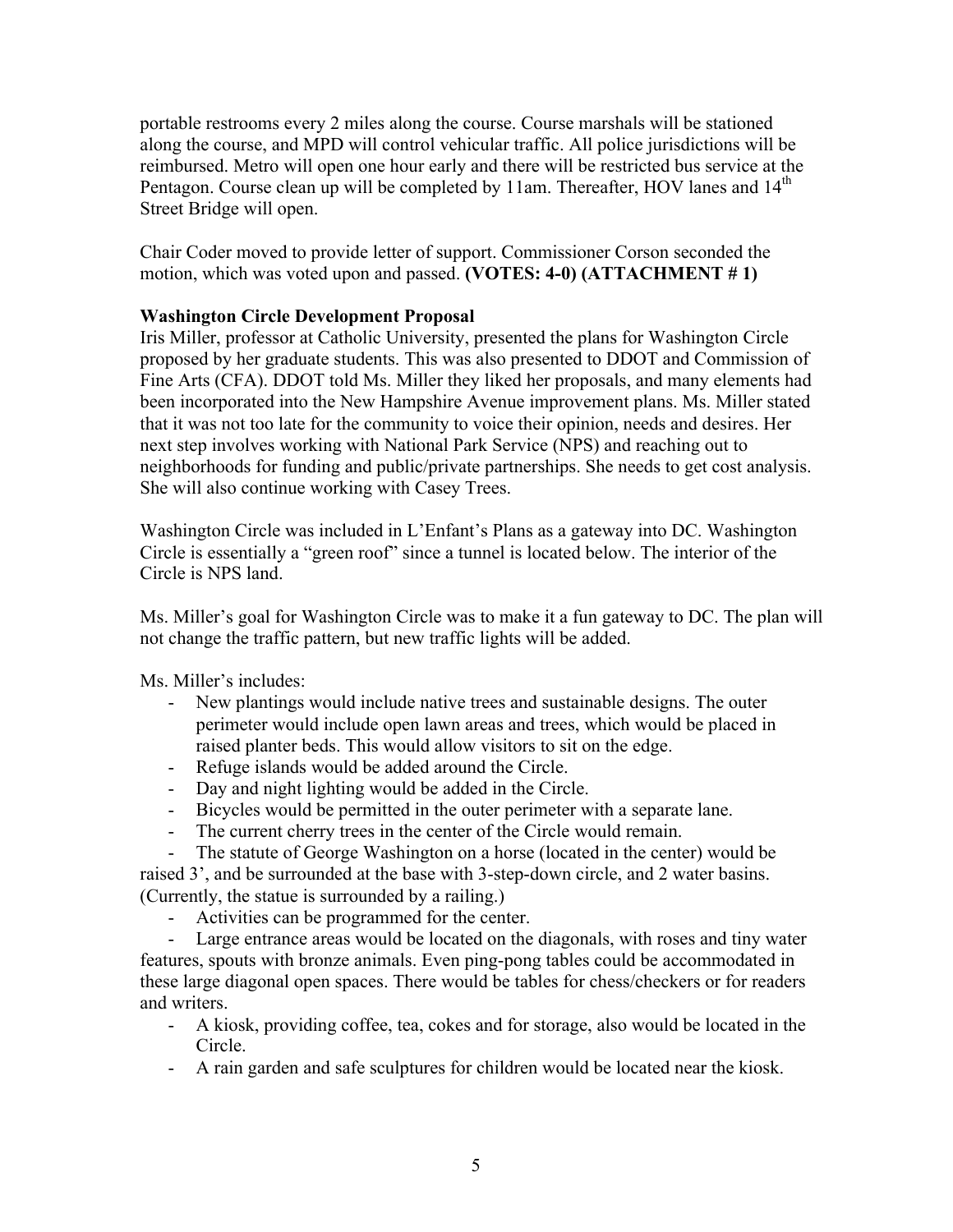- Better signage would be provided, informing visitors of their current location and distances to different DC attractions and monuments. Signage will be similar to that on Howard University campus.

Chair Harmon thanked Professor Miller on her ideas and work regarding Washington Circle and would explore issues regarding funding for her project.

# **Regulatory Agenda**

#### **Matters Before DC Dept of Health Sibley Hospital (2440 K St. - certificate of need)**

Representatives of Sibley Hospital presented their request for a certificate of need for a physician office at 2440 M Street, N.W. They requested a letter of support from ANC2A. This expansion project is an internal one, resulting in expansion of office space.

Chair Harmon asked the presenters to draft a template letter of support. Commissioner Coder made a motion to provide a letter of support for a certificate of need for Sibley Hospital to have a physician office space located at 2440 K Street. Commissioner Corson seconded the motion. The motion was voted upon and passed. **(VOTES: 4-0) (Attachment #2)**

#### **Matters Before DC Dept of Health GWU Hospital (900 23rd St.- certificate of need)**

GWU Hospital presented their request for a certificate of need for the expansion and renovation of the neonatal hospital at 900 23rd Street. They requested a letter of support from ANC2A.

GWU's Neonatal Hospital is expected to have an increased volume, based on census data and the cancellation of these services provided by other health plans, such as Medstar, Unison and Charter Health Medicaid. GWU proposed to increase bassinettes from 12 to 20. This expansion project is an internal one, resulting in expansion of office space.

Chair Harmon asked the presenters to draft a template letter of support. Commissioner Coder made a motion to provide a letter of support for a certificate of need for GWU Neonatal Hospital. Commissioner Corson seconded the motion, which was voted upon and passed. **(VOTES: 4-0) (Attachment #3)**

# **Update on West End Library project**

Commissioner Coder provided the update, stating the project is on track and NCPC had no issues. Thai Restaurant on M Street has been identified as an interim location for the library. In the new building the West End Library Friends will meet in the interior meeting rooms. An interim location for the fire department is also being identified, although there had also been the suggestion to see if other fire stations could absorb West End Fire Station.

# **GWU Advisory Committee Language in GW Campus Plan**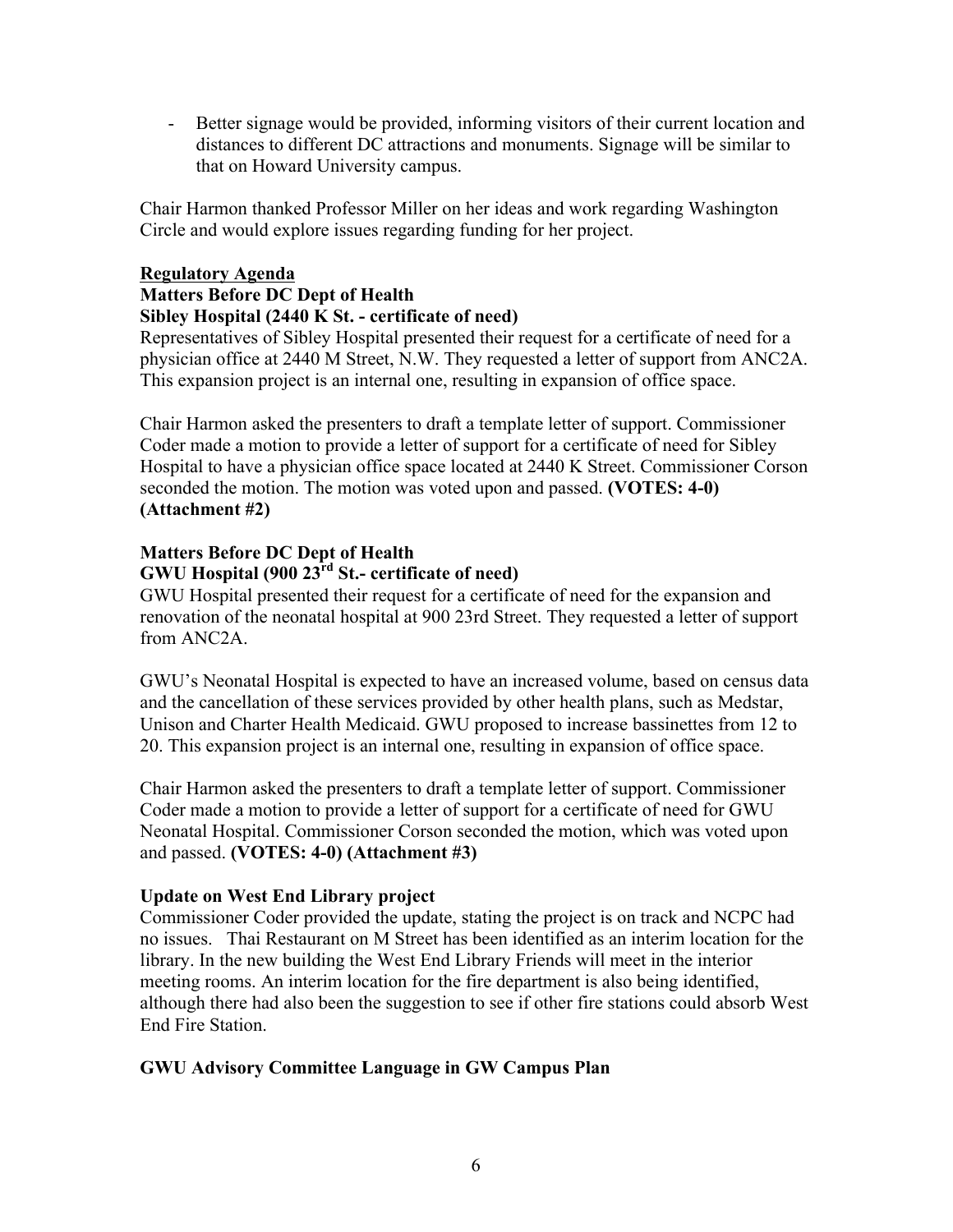Chair Harmon discussed the comments made by Chairman Hood at a Zoning Commission meeting, indicating a willingness to accept a minor modification to the GWU Campus Plan relating to language pertaining to the "Advisory Committee." GWU staff and the ANC will discuss this modification with the hope that it can be stipulated.

## **DC Water Projects: Cross Town Tunnel Rehabilitation and Small Diameter Water Main Replacement**

Emmanuel Briggs of DC Water presented information on two projects undertaken in the area: Cross-Town Tunnel Rehabilitation and Small Diameter Water Main Replacement.

As part of its Capital Improvement Program, DC Water will replace existing 12-inch and smaller cast iron water mains in various locations throughout the city. This effort will improve water quality, system reliability, water pressure and adequate flows. They will also replace service lines in public space as needed and fire hydrants. Construction is expected to start July 2012 and be completed by December 2012. Normal work hours will be from 9:30am to 3:30pm, Monday through Friday. Service interruptions will be minimal, lasting between 2-4 hours. If a planned temporary water service shut-off is necessary, residents will be given a 48 hour notification in advance. Lane closures may be required. No parking signs may be placed around the job sites. Notifications regarding "no parking" zones will be posted 72 hours prior to construction.

The Cross Town Tunnel Project will affect the major trunk service line that transports 70% of water line for DC. Most of the work will occur on  $25<sup>th</sup>$  and N Streets, where the  $25<sup>th</sup>$  Street shaft will be demolished in order to access the tunnel where the leakage was detected under Rock Creek Parkway. Normal work hours will be 7am to 7pm, Monday through Friday. Contractors will finish at 4pm. Night work or weekend work may occur on an as-needed basis. Weekend work won't begin at 7am and advanced notification will be issued. A temporary work area will be located at the northeastern portion of  $25<sup>th</sup>$  and N Streets, NW. The northern section of the sidewalk and parking lane on  $25<sup>th</sup>$  street will be temporarily closed. Traffic control (signage and barriers) will be set up. Temporary sound walls will be constructed to control the impact of noise on nearby residents and businesses. Noise and vibration levels will be monitored. The work is expected to finish at the end of May.

Commissioner Coder stated many of her constituents are reporting and complaining about early morning construction activities (as early as 3:30am, or 5:00 am) when contractors and delivery trucks arrive or equipment is warmed up. Chair Harmon requested a phone number to report early morning complaints.

## **Matters before ABRA**

#### **Arrowine**

Arrowine presented its request for an application for wine and spirits shop located at 2175 K Street (600sq ft), with hours of operation from 9am-9pm, Monday – Saturday. The permit will include tastings within the store. Representatives from Arrowine stated they will only provide organically grown wines, and will not provide tobacco or lottery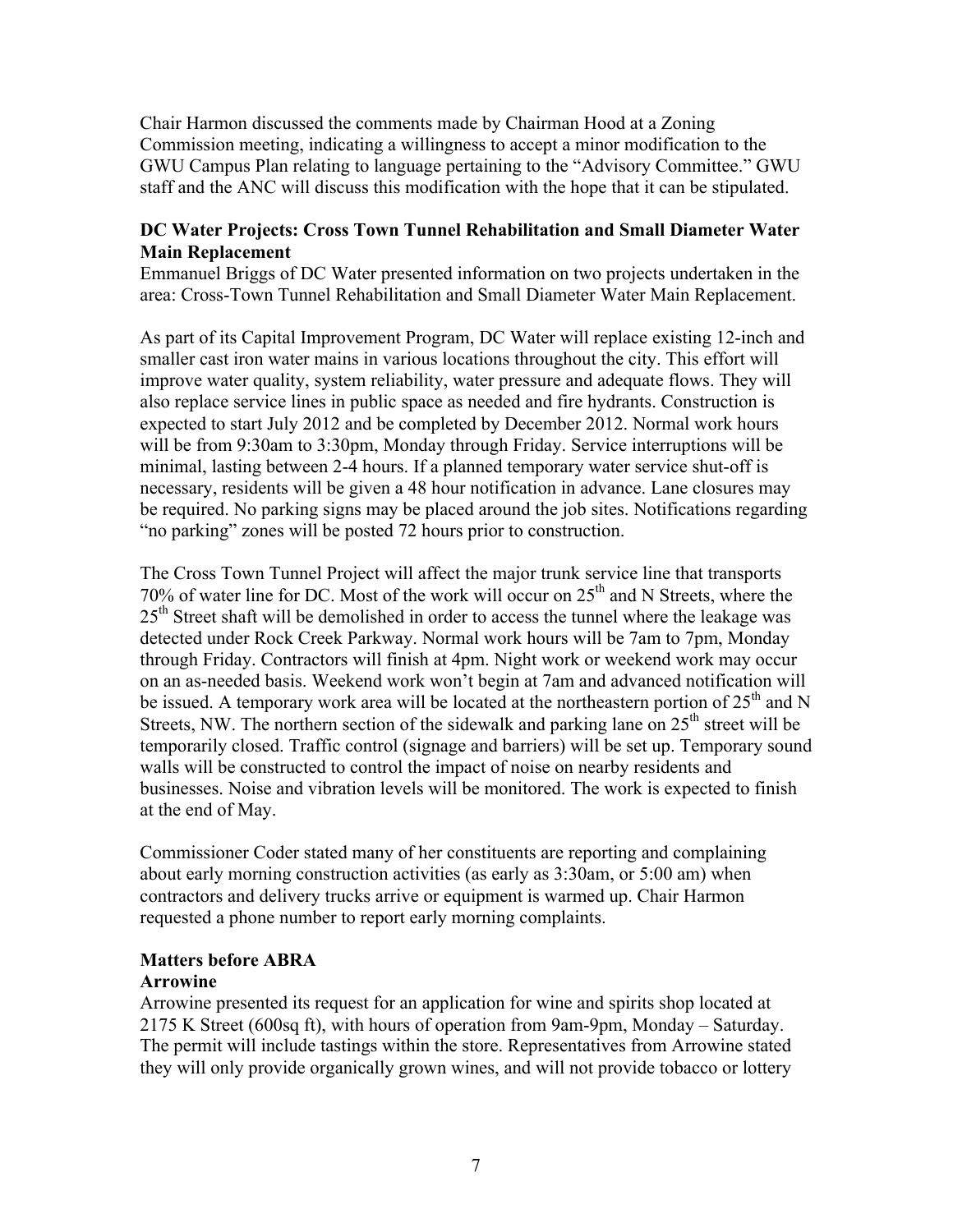tickets. It will not be a grocery store. They will not have early morning deliveries. Arrowine has another store in Arlington.

In response to questions from community members about avoiding parking and car dropoff issues through delivery service, representatives from Arrowine stated they will wait until the customers dictate a demand to provide delivery services, but were open to exploring such service.

Arrowine requested a letter of support or of no objection from ANC2A. Chair Harmon made a motion to support the application from Arrowine for a wine and spirits store at 2175 K Street. Commissioner Coder seconded the motion, which was voted upon and passed. **(VOTES 4-0) (Attachment # 4)**

## **Columbia Plaza Market**

Representatives from Columbia Plaza Market were not present to discuss their request. Chair Harmon stated they will be able to present at the May meeting.

## **Mayor's Proposal to Expand Hours of Operation for ABRA establishments**

Chair Harmon stated ANC2A opposes Mayor's proposed budget legislation to raise additional revenues from ABRA establishments by expanding the hours to 3am on Sunday-Thursday, and 4am on Friday-Saturday. Commissioner Corson will testify at Committee of the Whole on April 30.

She presented a draft resolution. Commissioners and community members suggested revisions. Chair Harmon presented the motion to approve the resolution as revised. Commissioner Coder seconded the motion, which was voted upon and passed. (**VOTES 4-0) (Attachment #5)**

#### **Single Sales - Riverside Liquors and FoBoGro**

Chair Harmon stated these agenda items will be moved to the May meeting due to time constraints.

## **Budget 2012**

Commissioner Galka presented FY2012 budget. Chair Harmon stated a balanced budget was proposed, and ANC2A had additional funds in a savings account that could be used for special needs. Any expenditures from this savings account would require a vote by ANC2A in a publicly noticed ANC meeting.

Community member Barbara Kahlow asked about purchases of services and previous five years of data.

Chair Harmon made a motion to approve 2012 Budget. Commissioner Coder seconded the motion, which was voted upon and passed. **(VOTES: 4-0) (Attachment #6)**

# **4th Quarterly Report 2012 (January – March 2012)**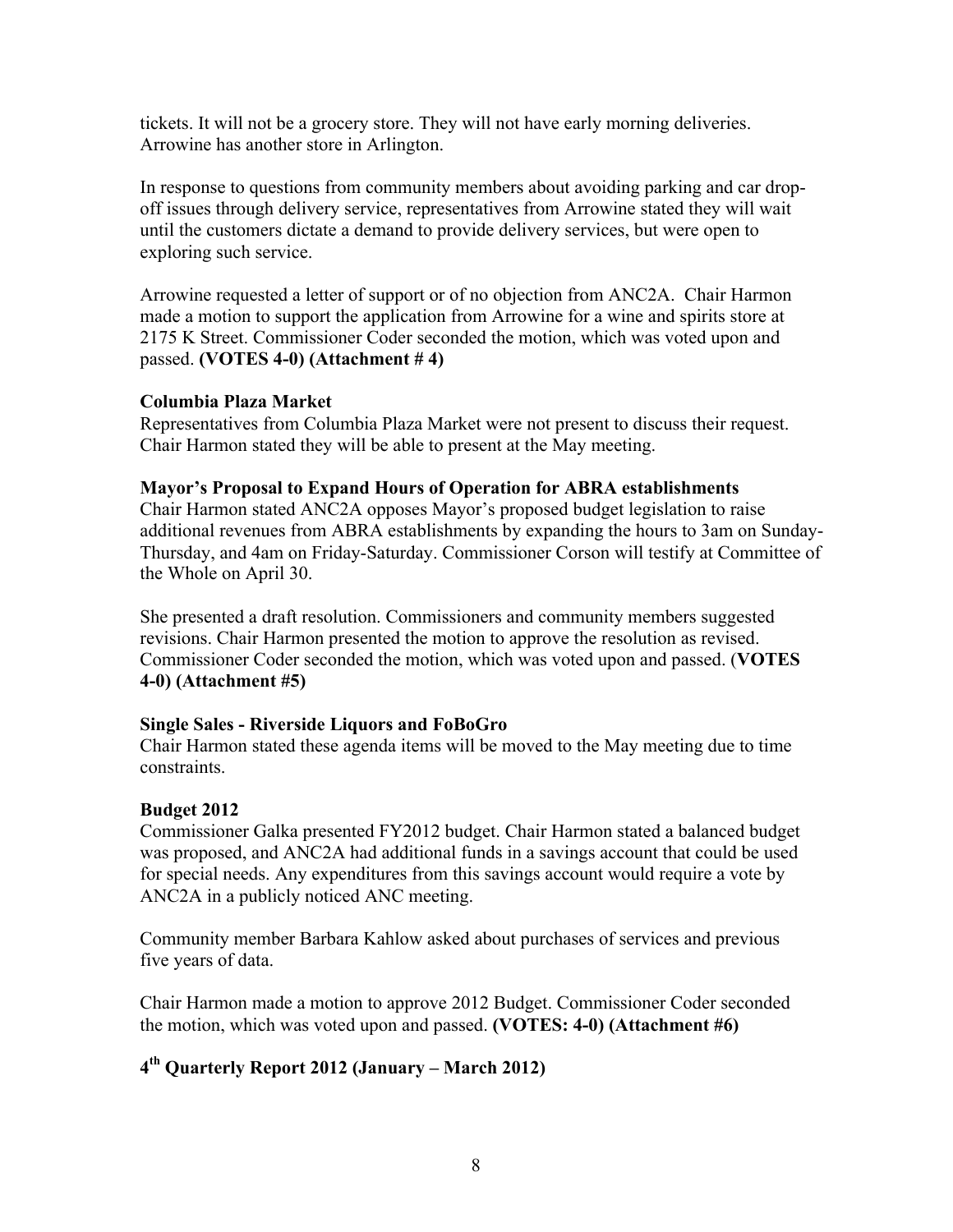Chair Harmon made a motion to approve the  $2<sup>nd</sup>$  Quarterly Report of 2012. Commissioner Coder seconded the motion, which was voted upon and approved. **(VOTES: 4-0) (Attachment #7)**

The meeting was adjourned at 9 p.m.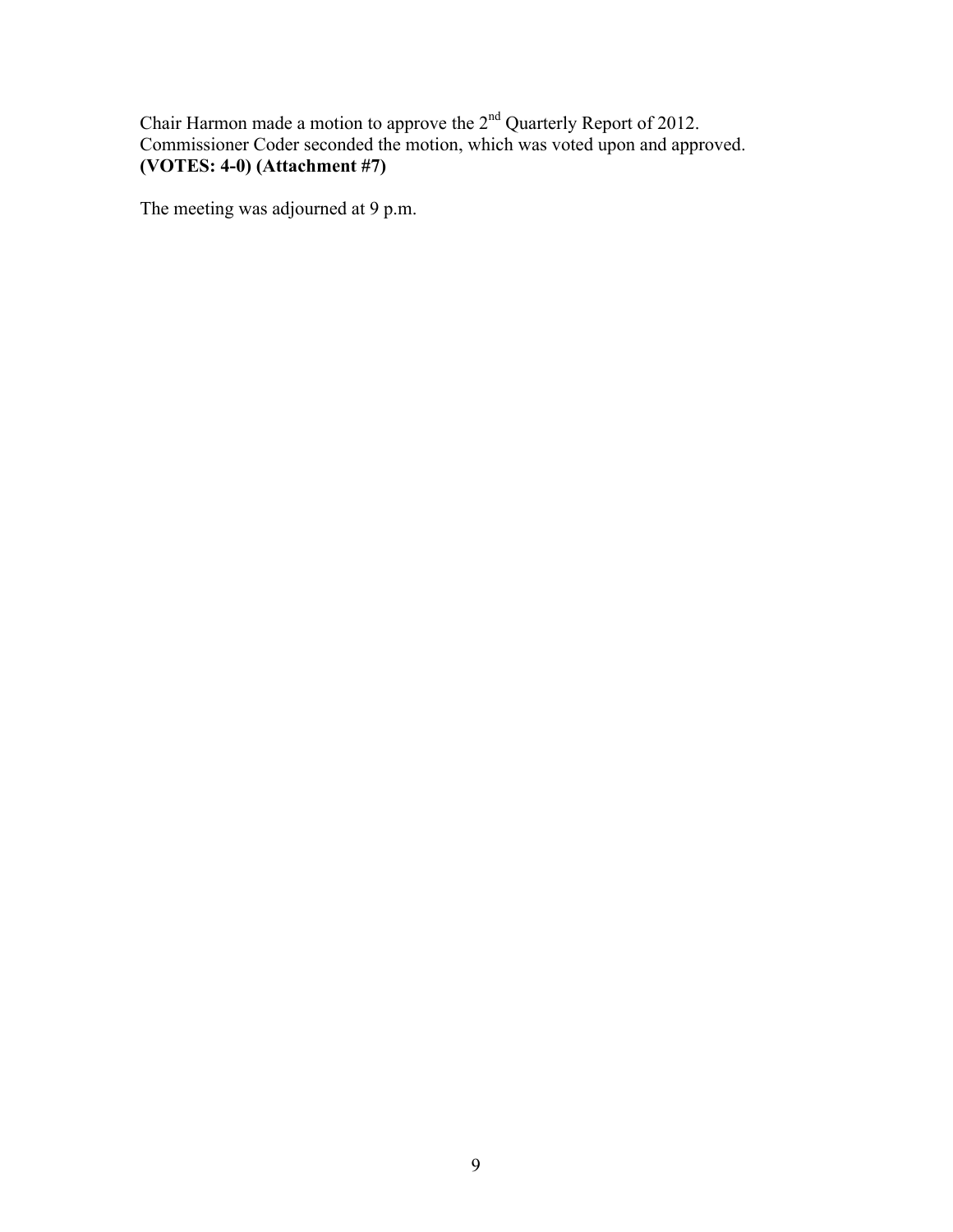# **ATTACHMENT # 1: 28th Annual Army Ten Miler – October 21, 2012**

Government of the District of Columbia Foggy Bottom and West End Advisory Neighborhood Commission 2A



\_\_\_\_\_\_\_\_\_\_\_\_\_\_\_\_\_\_\_\_\_\_\_\_\_\_\_\_\_\_\_\_\_\_\_\_\_\_\_\_\_\_\_\_\_\_\_\_\_\_\_\_\_\_\_\_\_\_\_\_\_

 $c/\text{o West End Library}$  1101 24<sup>th</sup> St., N.W. Washington DC 20037

April 25, 2012

Mr. George Banker Operations Manager Army Ten-Miler 103 Third Ave., SW, Bldg 45 Washington, DC 20319

RE: 28th Army Ten-Miler, Sunday, October 21, 2012

Dear Mr. Banker:

At its regularly scheduled meeting on April 18, 2012, the Foggy Bottom and West End Advisory Neighborhood Commission (ANC) 2A, with a quorum of four of the six commissioners present at a duly-noticed public meeting, voted 4-0 to support the 28<sup>th</sup> Army Ten-Miler, Sunday, October 21, 2012. ANC 2A appreciates your working to minimize potential vehicle and pedestrian traffic disruption within our neighborhoods. The Commission wishes you much success with this year's race. Please let me know if you have any questions.

Sincerely,

Florence Harmon Chair, ANC 2A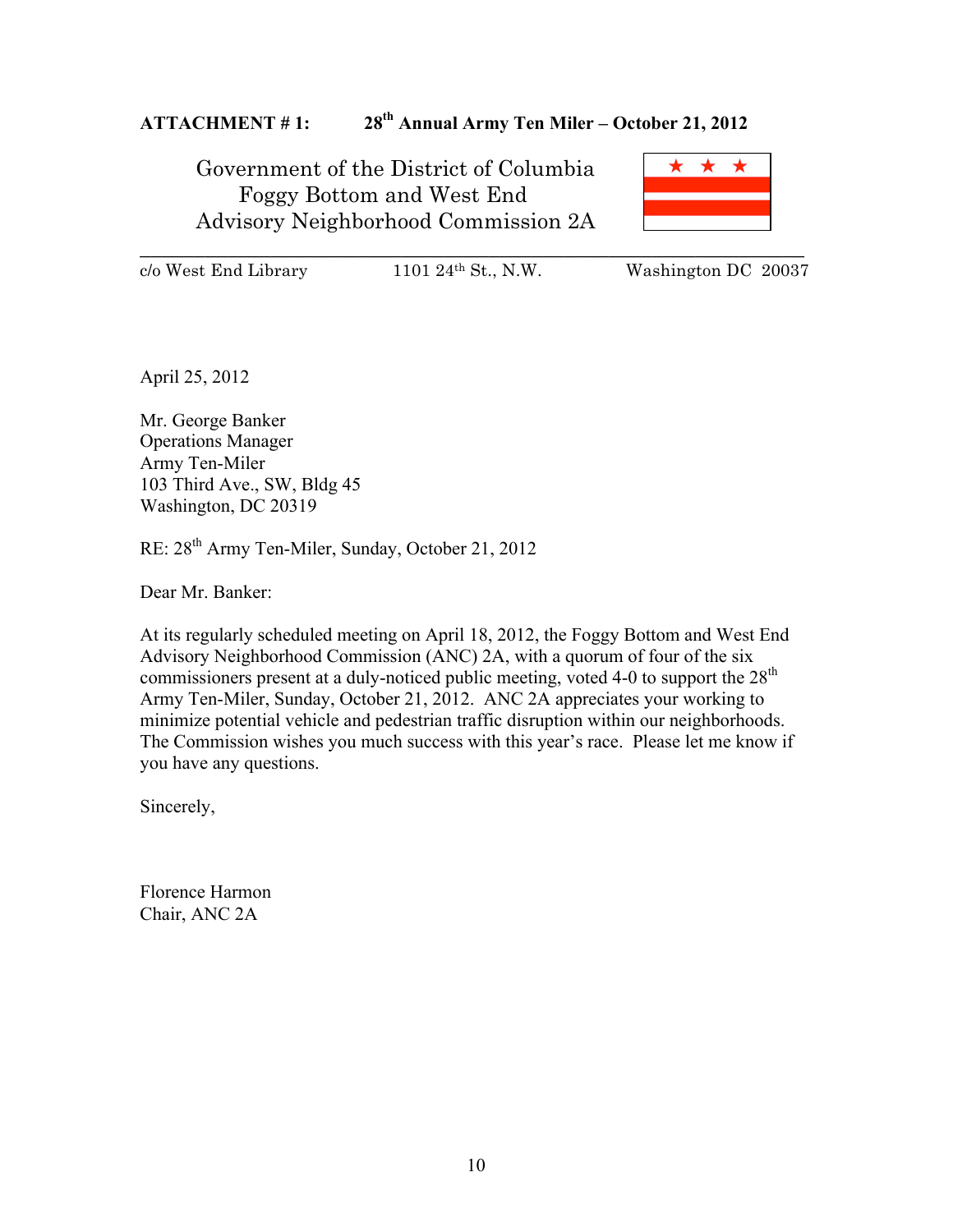## **ATTACHMENT # 2: Sibley Hospital, Certificate of Need for DC-SHPDA for Physician's Office, 2440 M Street, N.W.**

Government of the District of Columbia Foggy Bottom and West End Advisory Neighborhood Commission 2A



\_\_\_\_\_\_\_\_\_\_\_\_\_\_\_\_\_\_\_\_\_\_\_\_\_\_\_\_\_\_\_\_\_\_\_\_\_\_\_\_\_\_\_\_\_\_\_\_\_\_\_\_\_\_\_\_\_\_\_\_\_

c/o West End Library 1101 24th St., N.W. Washington DC 20037

April 25, 2012

Dr. Mohammad Akhter Director, DC Department of Health 899 North Capitol Street, NE Washington, DC 20002

#### **RE: Sibley Hospital, Certificate of Need for DC-SHPDA for Physician's Office, 2440 M Street, NW**

Dear Dr. Akhter:

At Advisory Neighborhood Commission (ANC) 2A's duly noticed, regularly scheduled meeting on April 18, 2012 with four of the six commissioners present, constitution a quorum, the ANC considered Sibley Hospital's Certificate of Need for DC-SHPDA approval for a physician office at 2440 M Street, NW.

After a community presentation by representatives of Sibley Hospital, the ANC voted unanimously (4-0) to support the Certificate of Need request. Please let me know if I can answer any questions in this matter.

Respectfully submitted,

Florence Harmon Chair

cc: Jerry Price, SVP for Real Estate and Construction, Sibley Hospital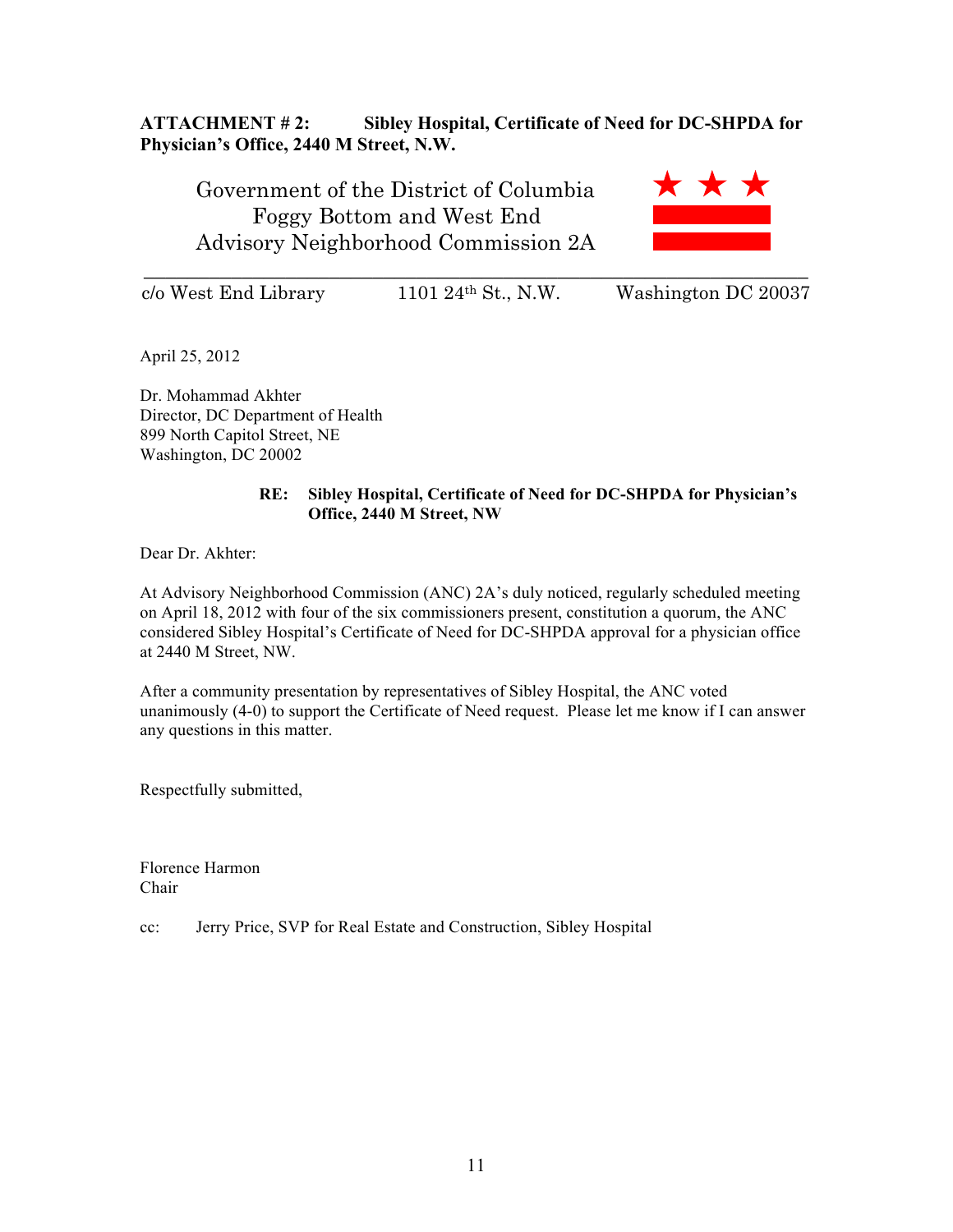# **ATTACHMENT #3: GWU, Certificate of Need for DC-SHPDA for Renovation and Expansion of Neonatal Bassinettes, 900 23rd Street, NW**

\_\_\_\_\_\_\_\_\_\_\_\_\_\_\_\_\_\_\_\_\_\_\_\_\_\_\_\_\_\_\_\_\_\_\_\_\_\_\_\_\_\_\_\_\_\_\_\_\_\_\_\_\_\_\_\_\_\_\_\_\_

Government of the District of Columbia Foggy Bottom and West End Advisory Neighborhood Commission 2A



 $c/\text{o West End Library}$  1101 24<sup>th</sup> St., N.W. Washington DC 20037

April 25, 2012

Amha Selassie, Director State Health Planning and Development Agency 825 North Capitol Street, NE Third Floor Washington, DC 20002

#### **RE: The George Washington University Hospital, Certificate of Need for DC-SHPDA for Neonatal Bassinettes, 900 23rd Street, NW**

Dear Director Selassie:

At Advisory Neighborhood Commission (ANC) 2A's duly noticed, regularly scheduled meeting on April 18, 2012 with four of the six commissioners present, constitution a quorum, the ANC considered George Washington University (GWU) Hospital's Certificate of Need for DC-SHPDA approval for the hospital's plan to renovate and expand its Neonatal Intensive Care Unit from 12 to 20 bassinettes at  $900 23^{rd}$  Street, NW.

After a community presentation by representatives of GWU Hospital, the ANC voted unanimously (4-0) to support the Certificate of Need request. Please let me know if I can answer any questions in this matter.

Respectfully submitted,

Florence Harmon Chair

cc: Kimberly Russo, Chief Operating Officer, GWU Hospital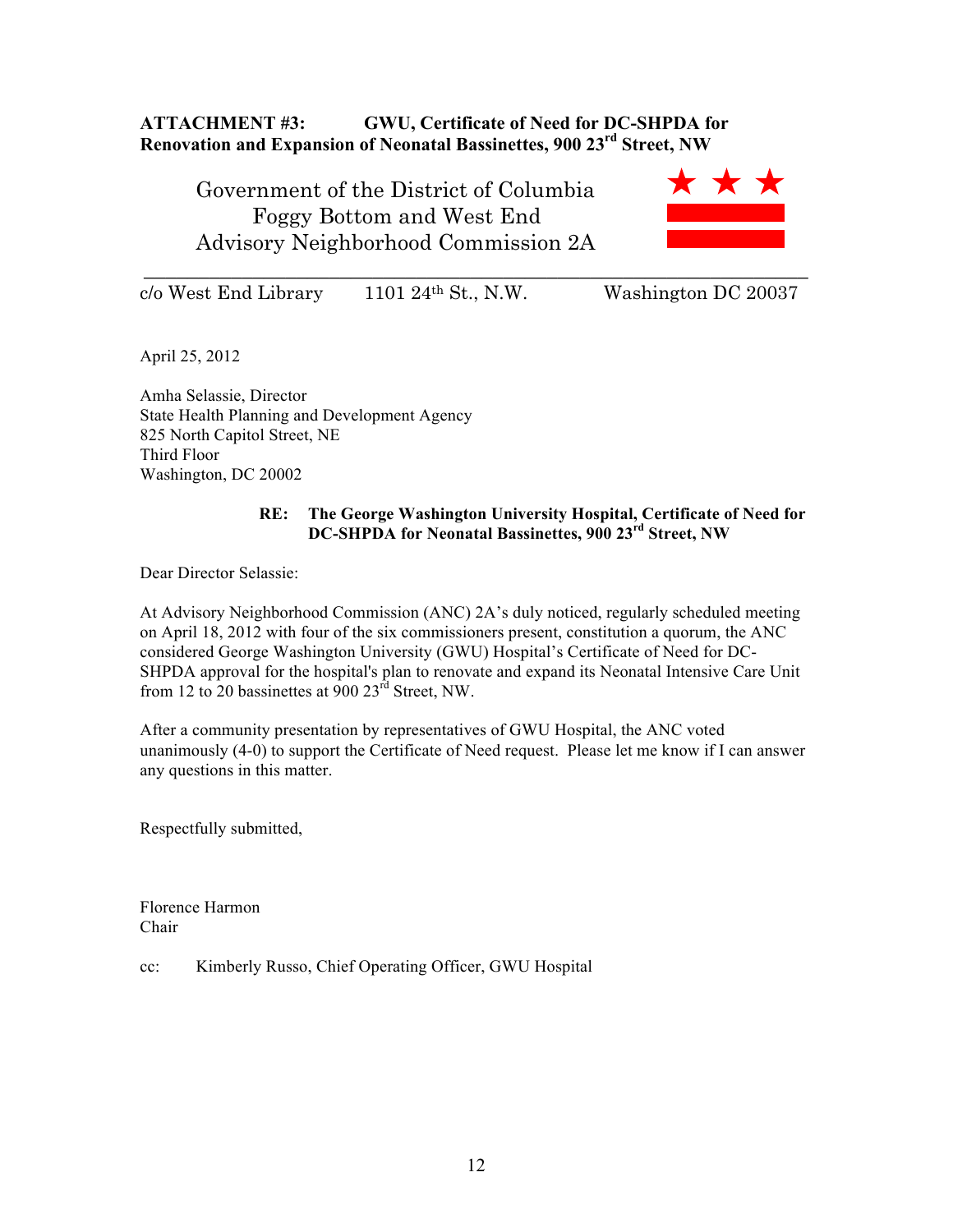## **ATTACHMENT #4: ARROWINE – Retail Class A License**

Government of the District of Columbia Foggy Bottom and West End Advisory Neighborhood Commission 2A



\_\_\_\_\_\_\_\_\_\_\_\_\_\_\_\_\_\_\_\_\_\_\_\_\_\_\_\_\_\_\_\_\_\_\_\_\_\_\_\_\_\_\_\_\_\_\_\_\_\_\_\_\_\_\_\_\_\_\_\_\_

c/o West End Library 1101 24th St., N.W. Washington DC 20037

April 25, 2012

Alcoholic Beverage Control Board  $2000$   $14^{\text{th}}$  Street, NW 400 South Washington, DC 20009

Attention: Fred Moosally, Director Alcoholic Beverage Regulation Administration

> Re: ABRA-089200 Arrowine DC, LLC 2175 K Street, N.W. New Retail Class A

Dear Members of the Board:

At its regular meeting on April 18, 2012, the Foggy Bottom and West End Advisory Neighborhood Commission (ANC) 2A considered the above-referenced new application. With a quorum of four of six commissioners present at a duly-noticed public meeting, ANC 2A voted 4-0 to support the Retail Class A license application of Arrowine.

## ON BEHALF OF THE COMMISSION

Respectfully submitted,

Florence Harmon Chair

Copies: Martha Jenkins, ABRA General Counsel Sarah Fashbaugh, Adjudication Assistant Michael Fonseca, Counsel to applicant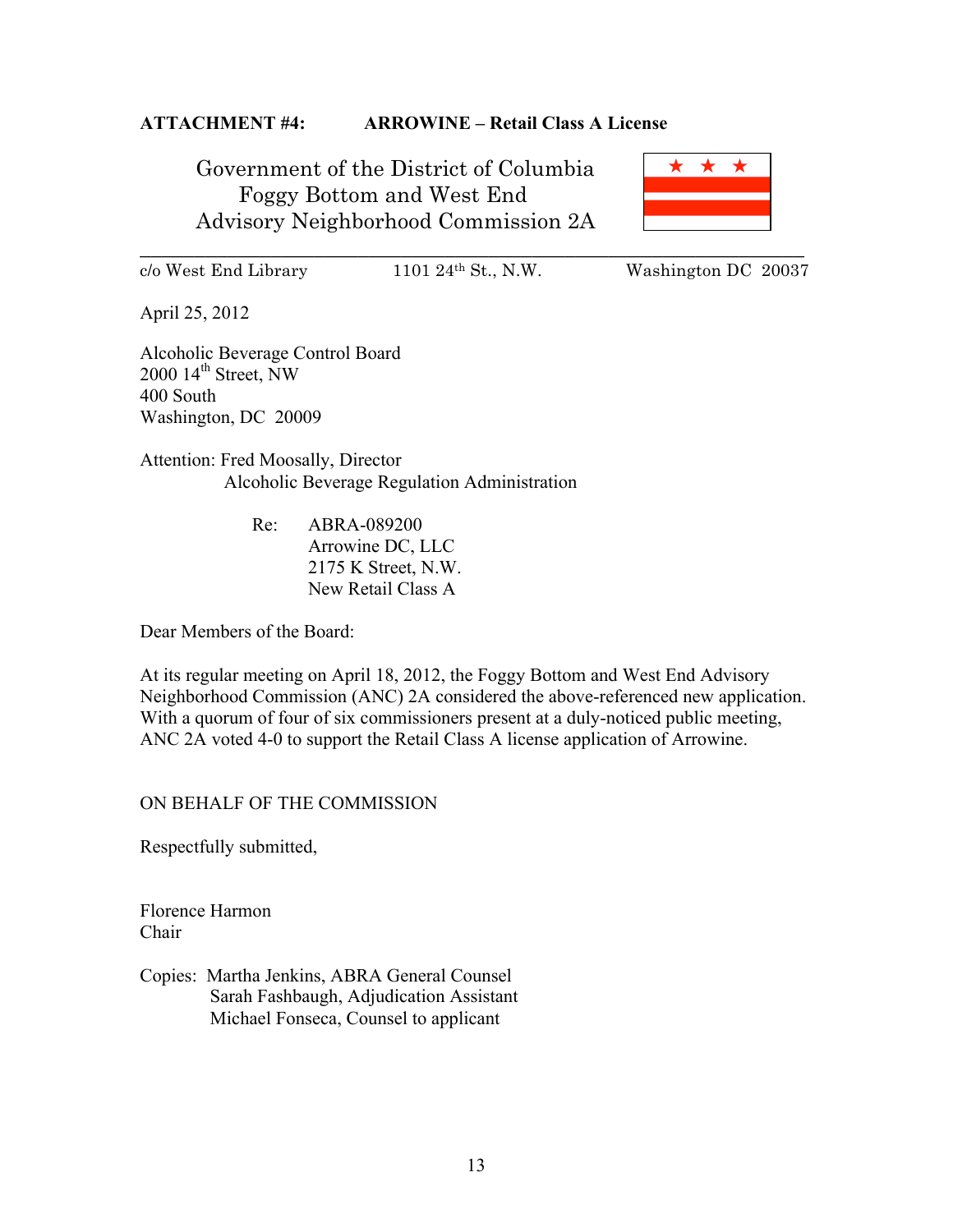# **ATTACHMENT # 5: Hours Extension - Off-Premises/ On-Premises Alcohol Amendment Act**

Government of the District of Columbia Foggy Bottom and West End Advisory Neighborhood Commission 2A



 $c/\text{o}$  West End Library 1101 24<sup>th</sup> St., N.W. Washington DC 20037

April 29, 2012

The Honorable Kwame Brown, Council Chair Chair, Committee of the Whole Council of the District of Columbia 1350 Pennsylvania Avenue, Suite 504, NW Washington, DC 20004

The Honorable Jim Graham Chair, Committee on Human Services Council of the District of Columbia 1350 Pennsylvania Avenue, Suite 105, NW Washington, DC 20004

> Re: "Off-Premises Alcohol Amendment Act" "On-Premises Alcohol Amendment Act"

Dear Council Chair Brown and Councilman Graham:

At its regularly scheduled meeting on Wednesday, April 18, 2012, the Foggy Bottom & West End Advisory Neighborhood Commission 2A (ANC 2A) discussed the above proposed budget legislation by Mayor Gray that permits extended hours for an ABC licensee until 3:00 am on Sunday through Thursday and 4:00 am on Friday and Saturday nights as a matter of right in the absence of a voluntary agreement.

ANC 2A notes that issues associated with peace, quiet and order would not be addressed by this legislation and opposes its passage.

We oppose this proposed legislation because it does not address significant public safety and neighborhood peace, quiet and order issues as many of these after-hours establishments are located adjacent to residential areas.<sup>1</sup>

 $\frac{1}{1}$ <sup>1</sup> As noted in its resolution dated January 18, 2012 to the Honorable Jim Graham, Chair, Committee on Human Services, ANC 2A notes that issues associated with peace, quiet and order would be addressed by "Reimbursable Detail Expansion and Promoter Regulation Act of 2011" proposed by Councilmember Jack Evans and strongly supported its passage. We understood that Councilman Graham had not released this legislation to the Committee on Human Services and respectfully requested that he do so immediately. However, the Committee did not do so. An MPD reimbursable police detail would address these important issues; therefore, ANC respectfully requests that Councilman Graham permit this important legislation to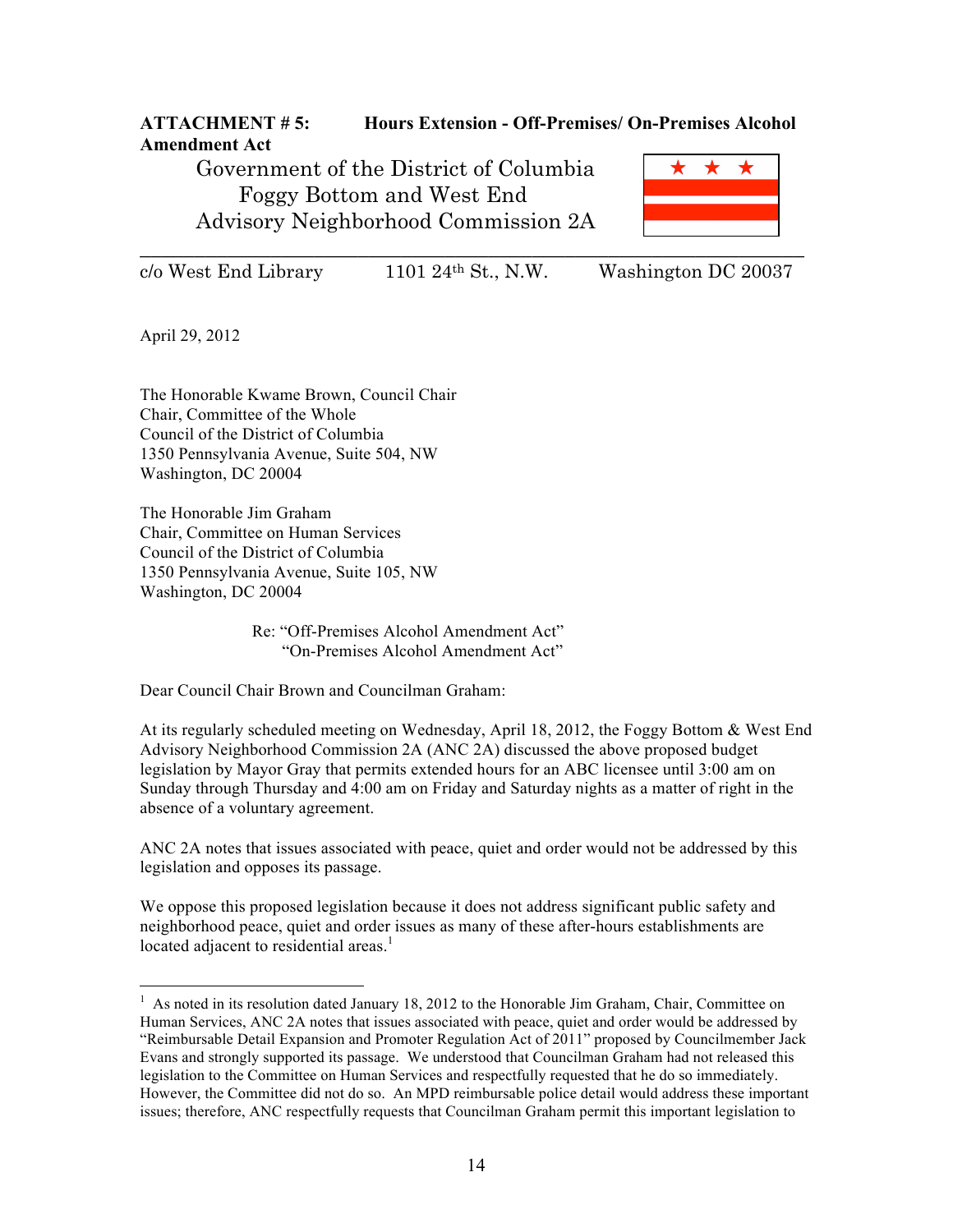Accordingly, with four of the six commissioners in attendance, a quorum at a duly noticed, regularly scheduled public meeting, the attached motion was unanimously approved.

\*\*\*

#### ANC 2A RESOLUTION ON "OFF-PREMISES ALCOHOL AMENDMENT ACT" "ON-PREMISES ALCOHOL AMENDMENT ACT"

WHEREAS Mayor Vincent Gray's Fiscal Year 2013 Budget includes an expansion of alcohol sales both on and off-premise through the Off-Premises Alcohol Amendment Act" and "On-Premises Alcohol Amendment Act";

WHEREAS Councilmember Jim Graham, Chairman of the Committee on Human Services, held a hearing on this proposal on April 17, 2012 in the John A. Wilson Building;

WHEREAS Chairman Kwame Brown of the Committee of the Whole will hold a hearing on this proposal as part of the Fiscal Year Budget Support Act on April 30, 2012 in the John A. Wilson Building;

WHEREAS this extension of hours for ABRA licensees in the proposed legislation would apply to every establishment in Foggy Bottom and the West End that does not currently have a voluntary agreement limiting hours;

WHEREAS certain establishments that serve alcohol in Foggy Bottom and West End already cause the community problems and hardship;

WHEREAS certain ABRA licensees, who are adjacent to residential areas, have not addressed noise, traffic, and other safety issues that are created when certain ABC licensed establishments close and their patrons spill over into adjacent residential areas where they have parked and disturb sleeping residents;

WHEREAS Metrorail has no plans to extend its hours past 3:00 am; press reports and testimony of ABRA Director Fred Moosally indicate that the Mayor's original revenue estimates might have overlooked excluding establishments with restricted hours in ANC voluntary agreement; and other infrastructure support and budget analysis needs to be done before extended hours are approved for ABRA licensees;

WHEREAS this proposal is likely to force ANC 2A to "protest" every ABRA application to protect ourselves from later alcohol hours, expending additional community and governmental time and resources;

come forth for full consideration. Public safety concerns necessitate passage of this legislation, and actually, an MPD detail would be advantageous and cost effective for after-hours establishments.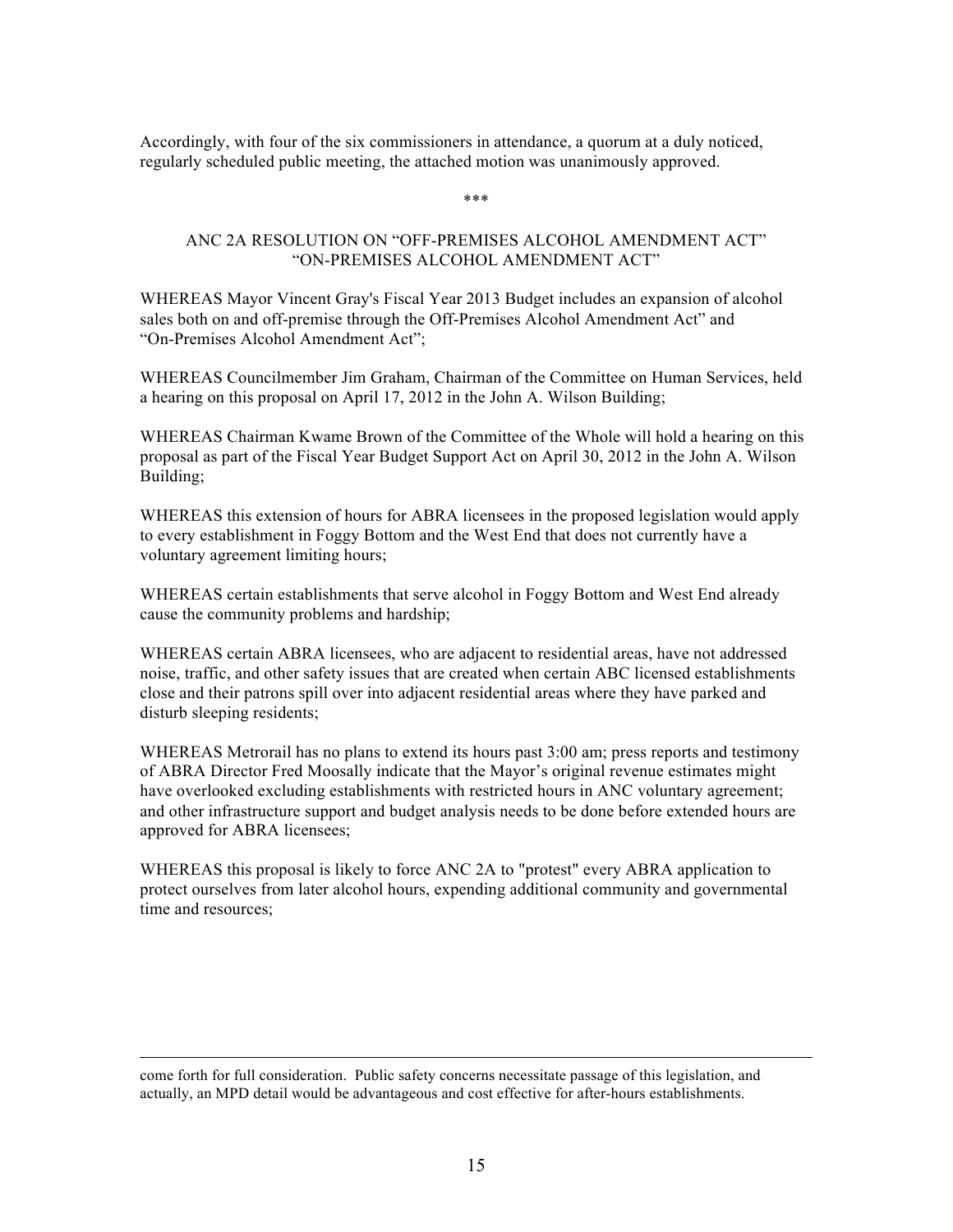**THEREFORE BE IT RESOLVED** that the Foggy Bottom and West End Advisory Neighborhood Commission ANC 2A unanimously opposes the proposed expansion of hours for alcohol establishments in the "Off-Premises Alcohol Amendment Act" and "On-Premises Alcohol Amendment Act" as part of the fiscal year 2013 budget proposed by Mayor Vincent Gray.

ON BEHALF OF THE COMMISSION:

Sincerely,

Florence Harmon Chair

cc: Mayor Vincent Gray Council member Jack Evans, Ward 2 At-large Council member Michael Brown At-large Council member David Catania At-large Council member Phil Mendelson At-large Council member Vincent Orange Chief Cathy Lanier, MPD Fred Moosally, Director, Alcohol Beverage Regulatory Administration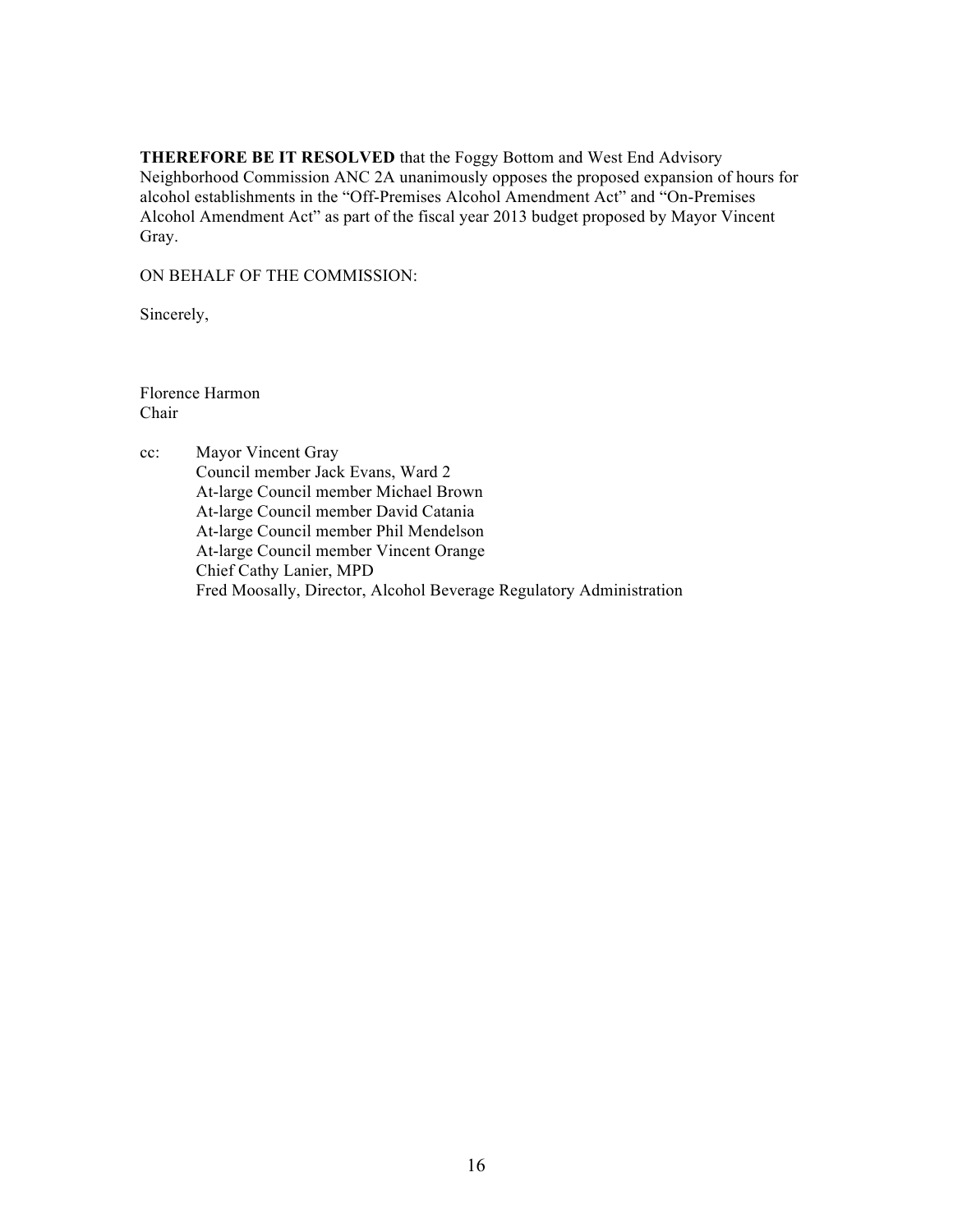# **ATTACHMENT #6: ANC2A 2012 Budget**

Filed with D.C. Auditor's Office